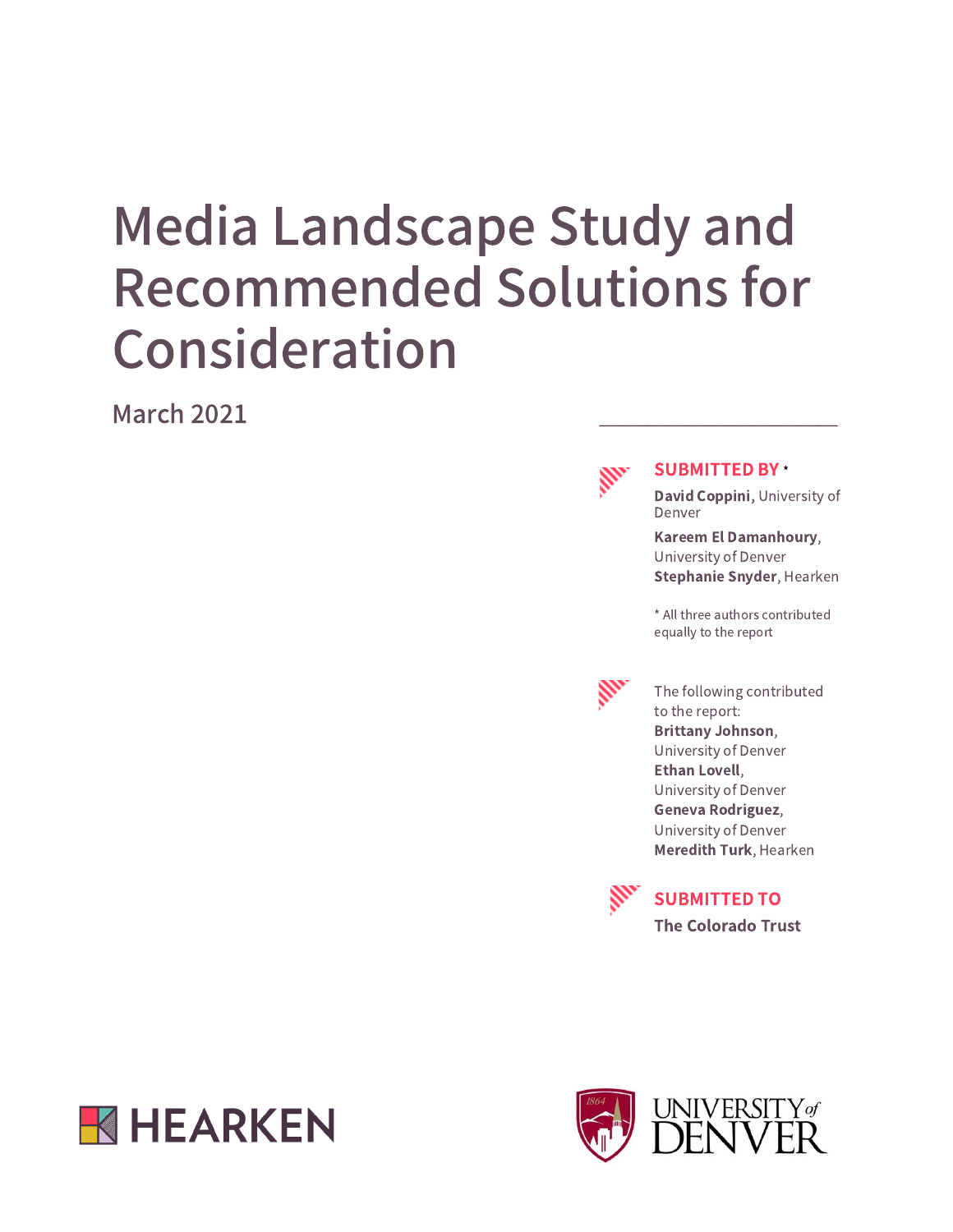# Assessing Accountability Journalism in Colorado

The Media Landscape Study was conducted to help The Colorado Trust understand the current reach and scope of local news, the state of accountability journalism, the role of journalism in creating, changing and/or maintaining narratives, and present solutions. For the purpose of this report, accountability journalism is considered a form of journalism that:

- Holds powers accountable and influences public policy.
- Informs the public on critical information needs.

 $\frac{1}{2}$  ,  $\frac{1}{2}$  ,  $\frac{1}{2}$  ,  $\frac{1}{2}$  ,  $\frac{1}{2}$  ,  $\frac{1}{2}$ 

 $\frac{1}{2}$  ,  $\frac{1}{2}$  ,  $\frac{1}{2}$  ,  $\frac{1}{2}$  ,  $\frac{1}{2}$  ,  $\frac{1}{2}$ 

- Serves as a community-based conduit to help understand local communities and their priorities.
- Highlights underlying systemic issues. Identifies the need for solutions at the societal level.

The Media Landscape Study focused deeply on four selected counties in Colorado — Alamosa, La Plata, Montezuma and Weld — and included newspapers, radio, television, online and other, non-traditional sources of local news, information, storytelling and analysis (e.g., college journalism programs, newsletters, email listservs, library information, storytelling initiatives).

Researchers at the University of Denver and Hearken used a mixed-methodological approach for the study, which included a statewide survey of journalists, a content analysis of news stories published within the selected Colorado communities, community listening and a community-led design component.

This study was conducted from March 2020 to September 2020. This time coincided with the start and evolution of the COVID-19 pandemic, along with protests against police brutality and for racial justice in the U.S. and Colorado. These factors should be taken into account for context.

### Survey of Colorado Journalists

The purpose of this survey was to examine the perceptions of Colorado journalists of accountability journalism, as well as diversity and inclusion within the local industry. The questionnaire was disseminated to a database of 1,837 journalists across Colorado and 153 responses were collected.

#### ACCOUNTABILITY JOURNALISM: KEY FINDINGS

- Print outlets are more likely to be identified as holding powers accountable and highlighting inequities, followed by radio outlets. TV outlets are the least likely to be named.
- Organizations with strong statewide recognition, like The Denver Post, The Colorado Sun and Colorado Public Radio, are most frequently identified for holding powers accountable.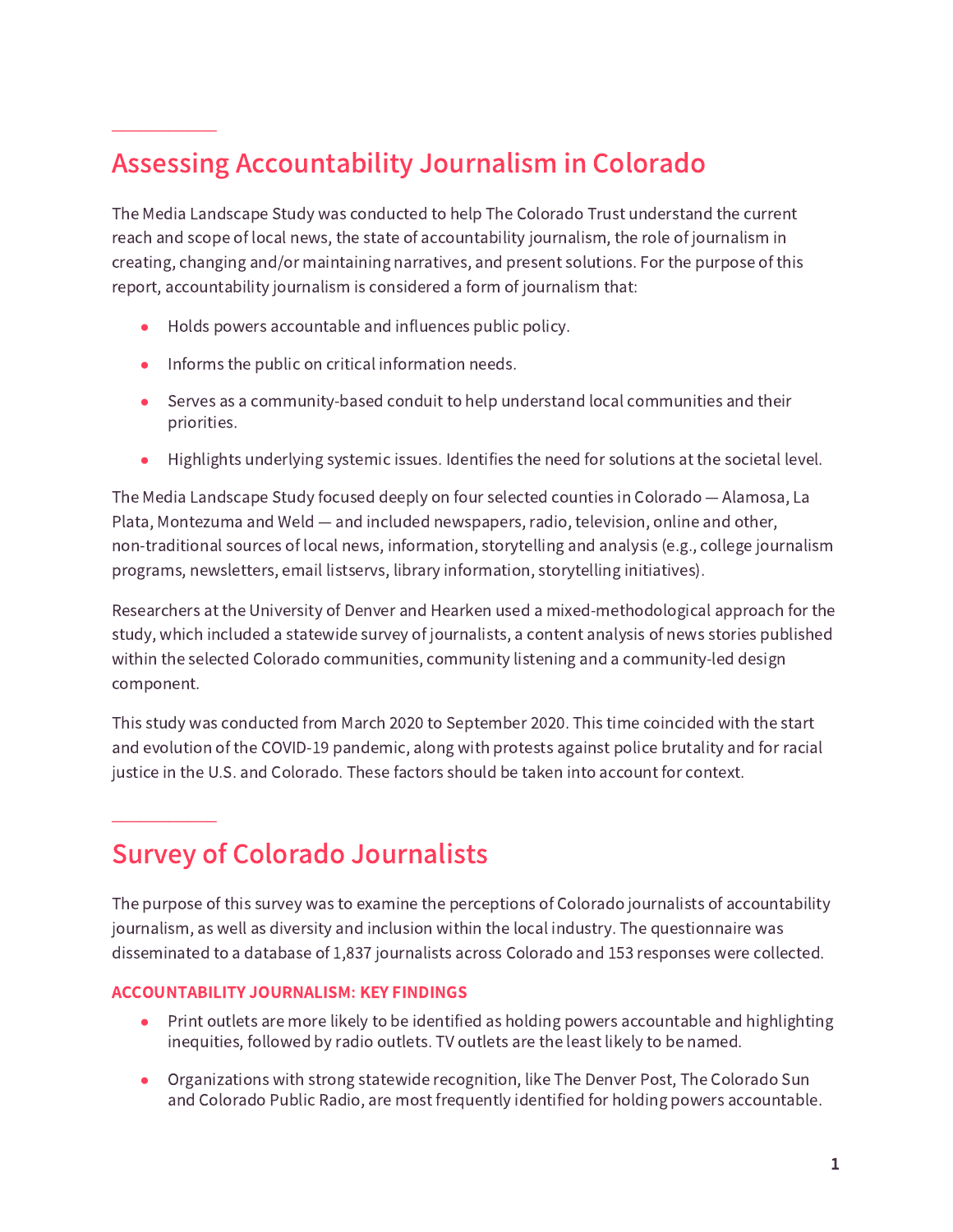- There are gaps in coverage of government policy, racial and economic inequities, and environment. There are gaps in coverage of rural communities (Eastern Plains, Western Slope and southern Colorado).
- $\bullet$  There are gaps in coverage of specific racial/ethnic populations  $-$  such as African American, Latino/Hispanic, Native Americans and immigrant communities, as well as residents with lower socioeconomic status.
- Journalists who identified as people of color were more likely to say that "diversifying sources" and "building relationships with the community" could strengthen accountability journalism, compared to those who identified as white. Overall, "more funding and more journalists" was the most popular tool to strengthen accountability journalism.
- Over 70% of journalists said their audiences are very trusting of their own outlets, similar to past research that points to a high level of trust in local Colorado media (84%) ([CMP,](https://static1.squarespace.com/static/5b48d905c258b4f9cb79f8d3/t/5db8bc23e7c94a29941191da/1572387878797/CMP+%2B+Corona+Insights+-+2019+Survey+of+Arts+Access+and+News+Media.pdf) 2019).
- Only 30% of journalists said Colorado residents are very trusting of local media outlets in the state, comparable to the relatively lower U.S. public trust in local news nationwide (45%) ([Gallup,](https://kf-site-production.s3.amazonaws.com/media_elements/files/000/000/440/original/State_of_Public_Trust_in_Local_Media_final_.pdf) 2019).

#### DIVERSITY IN THE COLORADO MEDIA LANDSCAPE: KEY FINDINGS

- 60% of Colorado journalists said newsrooms address the needs of their own communities, but only half said they address the needs of diverse communities.
- Journalists covering urban and suburban communities were more likely to say newsrooms do not address the needs of diverse communities, compared to rural journalists.
- 75% of Colorado journalists who identify as people of color said newsrooms do not address the needs of diverse communities, compared to 50% of white journalists.
- One-third of journalists said their newsrooms are not racially and ethnically representative of the communities they serve.
- To increase diversity and inclusion, journalists recommend "funding to diversify newsrooms," "diversifying leadership positions," and "enhancing retention of journalists."

### Content Analysis

 $\frac{1}{2}$  ,  $\frac{1}{2}$  ,  $\frac{1}{2}$  ,  $\frac{1}{2}$  ,  $\frac{1}{2}$  ,  $\frac{1}{2}$ 

The content analysis detailed the media landscape and examined media content for accountability journalism indicators in four Colorado counties: Alamosa, La Plata, Montezuma, and Weld. A total of 631 news stories from 43 traditional and non-traditional outlets were analyzed.

● More than 38% of the local news output analyzed were original, local, and addressed critical information needs (i.e., healthcare, civic information, emergencies, education, economic development, politics, environment and transportation), compared to barely 12% across the U.S. [\(Napoli](https://dewitt.sanford.duke.edu/wp-content/uploads/2018/08/Assessing-Local-Journalism_100-Communities.pdf) et al., 2018). Weld and La Plata county outlets had the majority.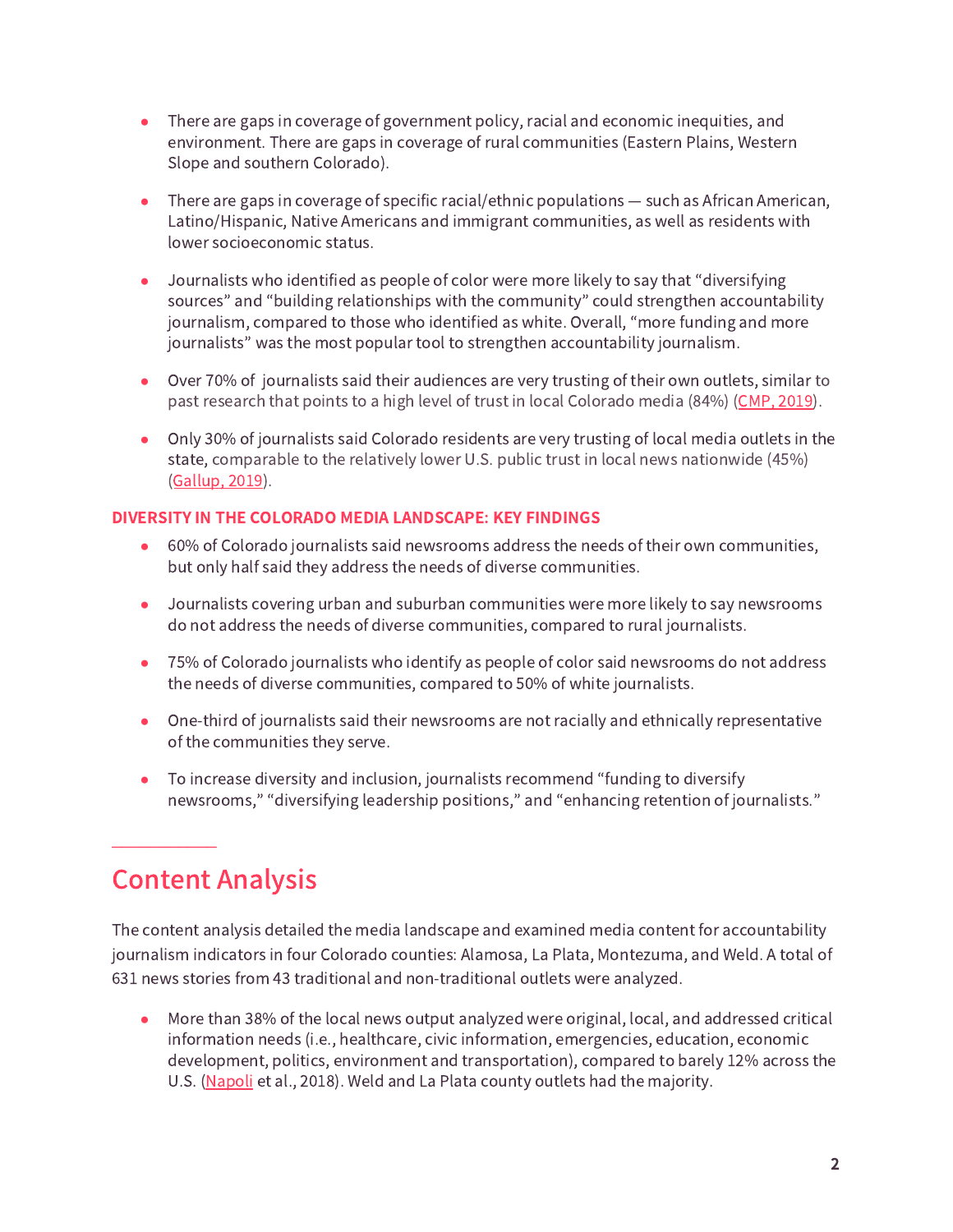- Local print outlets across the four counties generated original content offering critical information, from The Durango Herald and the Greeley Tribune to newspapers like Johnstown Breeze in Weld, Southern Ute Drum in La Plata and The Valley Courier in Alamosa.
- Nearly 80% of news items addressed at least one critical information need, a rate much higher than local news nationwide ([Napoli](https://dewitt.sanford.duke.edu/wp-content/uploads/2018/08/Assessing-Local-Journalism_100-Communities.pdf) et al., 2018).
- Healthcare, civic information, and emergencies were the most commonly featured critical information needs. Transportation, environmental, and political issues were the least.
- About two-thirds of news items featured original content, a rate higher than elsewhere ([Becker](https://udspace.udel.edu/bitstream/handle/19716/17233/2015_BeckerAllison_MS.pdf?sequence=1&isAllowed=y), 2015; [Napoli](https://dewitt.sanford.duke.edu/wp-content/uploads/2018/08/Assessing-Local-Journalism_100-Communities.pdf) et al., 2018). Numerous radio stations, particularly in Weld (e.g., KUNC-FM, KTRR-FM, and KKPL-FM), provided their audience with original reporting covering critical information needs.
- One-third of the news items featured unoriginal content, which came from sources at the local (e.g., The Durango Herald and the Greeley Tribune), state (e.g., The Denver Post and KMGH-TV), national (e.g., Fox News), and international (e.g., Associated Press) levels.
- 62% of news outputs focused on events occurring within the geographic scope of the county where the outlet is based, compared to only 17% across 100 U.S. communities [\(Napoli](https://dewitt.sanford.duke.edu/wp-content/uploads/2018/08/Assessing-Local-Journalism_100-Communities.pdf) et al., 2018). The nonlocal stories featured issues and events occurring in other Colorado counties, across the border in New Mexico, in other neighboring states, and nationwide.
- Nontraditional sources of news hold great potential for accountability journalism. NGOs like La Puente and government actors like Greeley-Evans School District 6, City of Durango, and SLV [Emergency](https://www.slvemergency.org/) competed with newspapers and radio stations in meeting three of the four criteria for accountability journalism — critical information needs, originality, and locality.
- There was a lack of thematic reporting that takes into account broader contexts and the underlying systemic issues (only 4% of news outputs).

## Community Listening and Design

 $\frac{1}{2}$  ,  $\frac{1}{2}$  ,  $\frac{1}{2}$  ,  $\frac{1}{2}$  ,  $\frac{1}{2}$  ,  $\frac{1}{2}$ 

The purpose of the community listening and design component was to assess how critical information was being accessed, understand the impact of societal narratives, and identify community-led solutions to improve access to critical information and build trust between marginalized communities and institutional information-providers to impact narrative change.

A total of 42 community stakeholders across the four counties participated in the community listening and design process of this study. Of the 26 community stakeholders who were individually interviewed, 62% (16 individuals) self-identified as a member of a marginalized or underrepresented community. Their areas of focus included immigrant rights, youth services, homelessness, aging, LGBTQIA+, government, arts, tribal affairs, agriculture, renewable energy, small-business development, racial justice, women's issues, reentry programs, domestic violence, and civic efforts.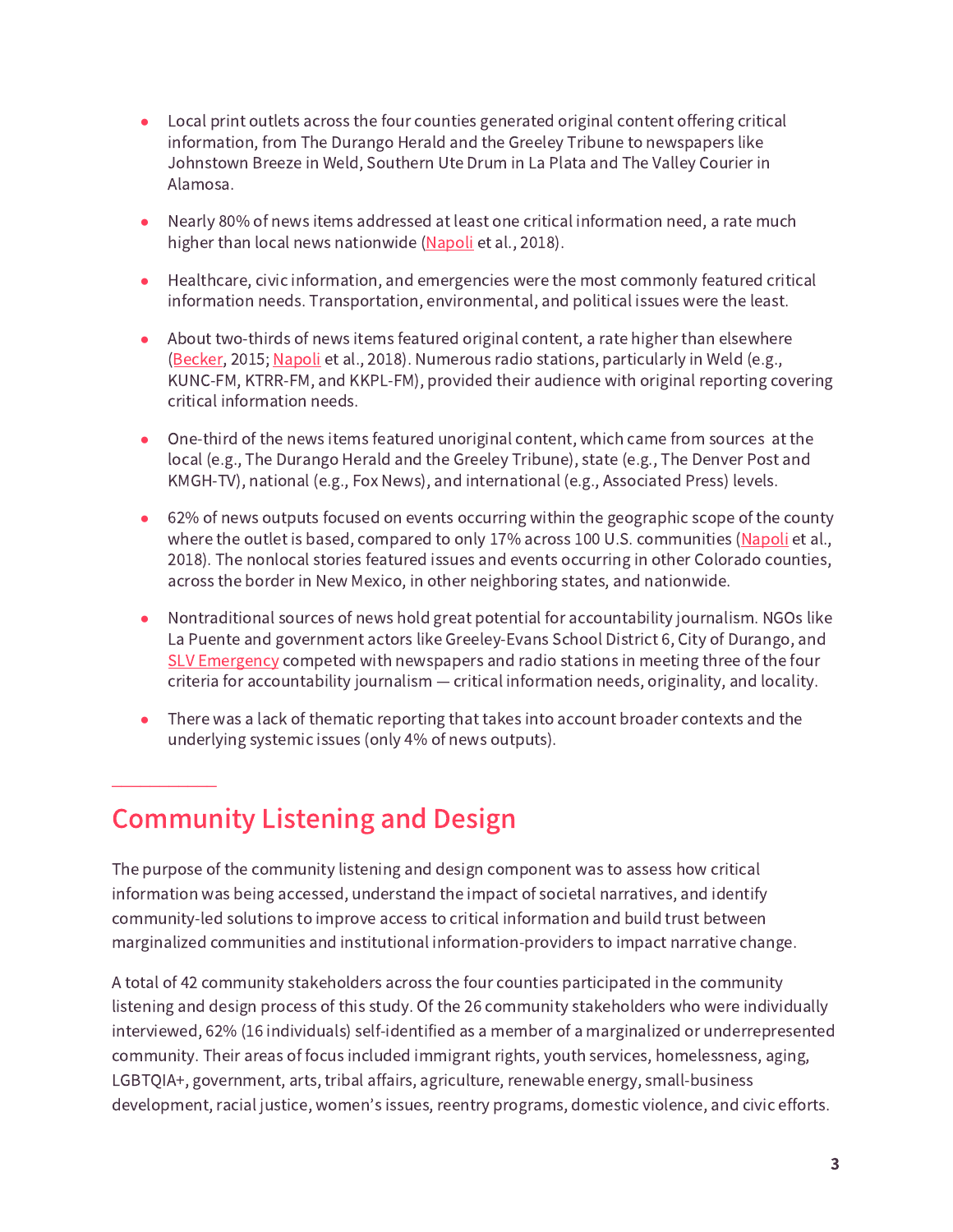Despite having their own areas of success in serving vulnerable residents and community-specific, nuanced challenges, the general insights collected in each region revolved around common themes.

Shared challenges that often blocked access to critical information included generational poverty and lack of economic opportunity, institutional and systemic racism, lack of a trusted messenger of local news, and lack of continuous philanthropic investment and state and federal funding.

Relational, one-to-one communication with trusted community members or trusted community-serving organizations surfaced as the most effective strategy for marginalized and underrepresented communities in rural areas accessing critical (often, life-saving) information.

People trust people, not institutions. Even when a trusted individual works for a community-serving institution, the individual remains the default reliable source. This model — though unsurprising among immigrant, migrant, Indigenous and refugee communities, especially during the volatility of the Trump administration and a global pandemic disproportionately affecting BIPOC (Black, Indigenous and people of color) communities — places a heavy burden on trusted individuals.

Relational communication is especially taxing for disparate, rural communities. For example, Alamosa sits in the San Luis Valley (an 8,000-square-foot valley with 23 distinct communities), where — according to community leaders working with immigrant and non-English-speaking populations — many residents are unable to read either English or Spanish and rely heavily on oral and visual communication translated into Spanish or Q'anjob'al, a Mayan language native to Guatemala.

While the collaborative nature of nonprofit service providers in these communities had developed over time based on a need to serve residents with little resources, the strength of their partnerships have been truly put to the test throughout the COVID-19 pandemic. Across all communities, there were mentions of rapid, collaborative response during the pandemic and related economic shutdown by nonprofit organizations mobilizing together and distributing existing resources.

## Proposed Solutions for Consideration

#### ACCOUNTABILITY JOURNALISM

 $\frac{1}{2}$  ,  $\frac{1}{2}$  ,  $\frac{1}{2}$  ,  $\frac{1}{2}$  ,  $\frac{1}{2}$  ,  $\frac{1}{2}$ 

There is a clear need for increased capacity and collaboration to reinforce accountability journalism and shift narratives around marginalized communities. Core needs include additional support to:

- Address gaps in coverage of rural areas (Eastern Plains, Western Slope and southern Colorado), certain communities (African American, Latino-Hispanic and Native American), and specific issues (social justice, government policy, politics, environmental issues and transportation).
- Generate more local, original content that tackles community issues to provide residents with the critical information they need to evaluate local politicians' performances, better grasp policy issues and operate in a democracy.